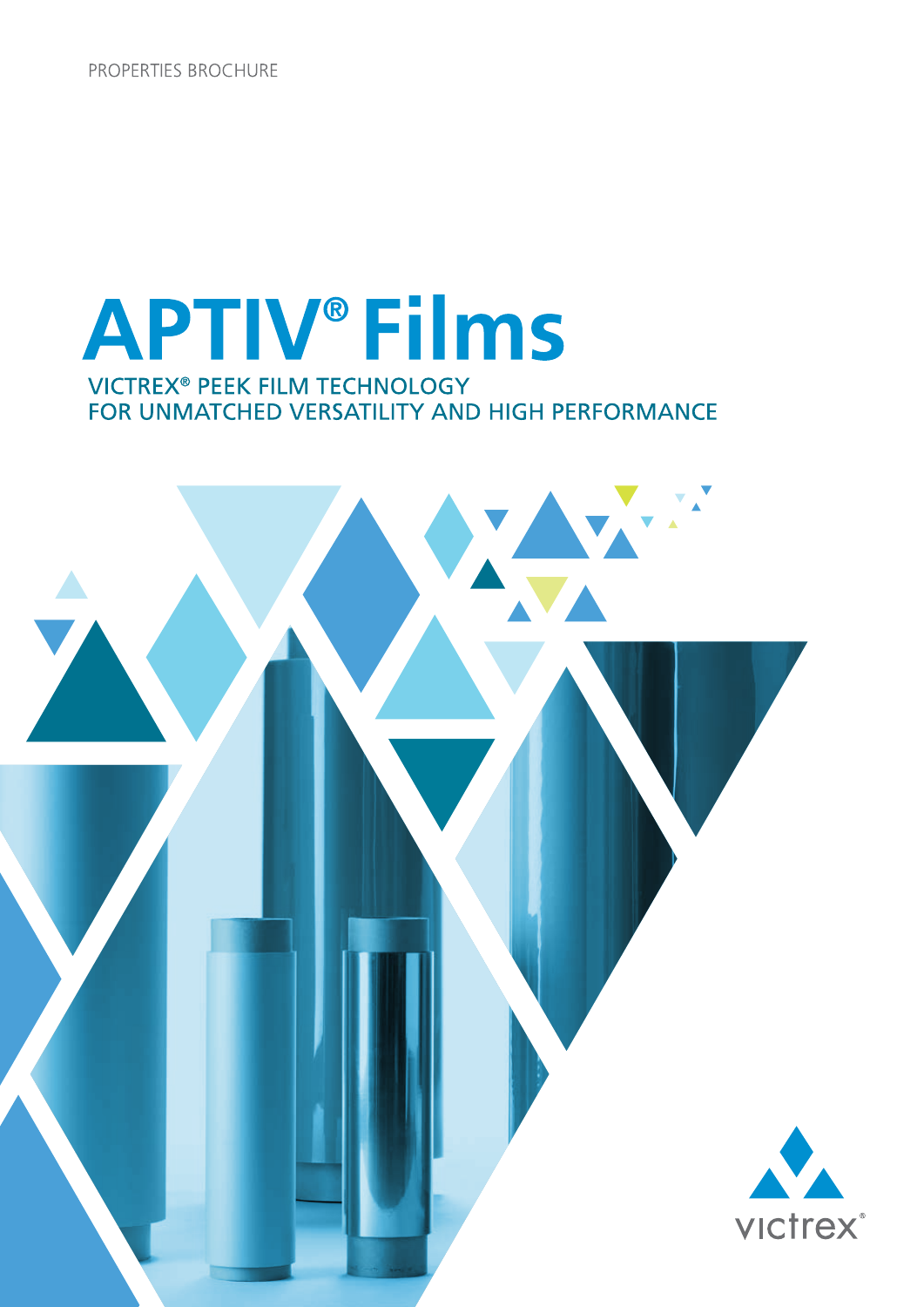# Material of choice...







**Victrex APTIV<sup>®</sup> films provide all of the** outstanding properties of VICTREX® PEEK polymer in a thin film format. Manufactured to exacting quality standards on state-ofthe-art equipment, APTIV films provide a balance of properties that make it the highest performing, most versatile thermoplastic film available. The design freedom and ease of processing offered by using Victrex APTIV film helps OEMs, designers and processors achieve enhanced product performance, reduced systems cost, increased functionality, and product differentiation.



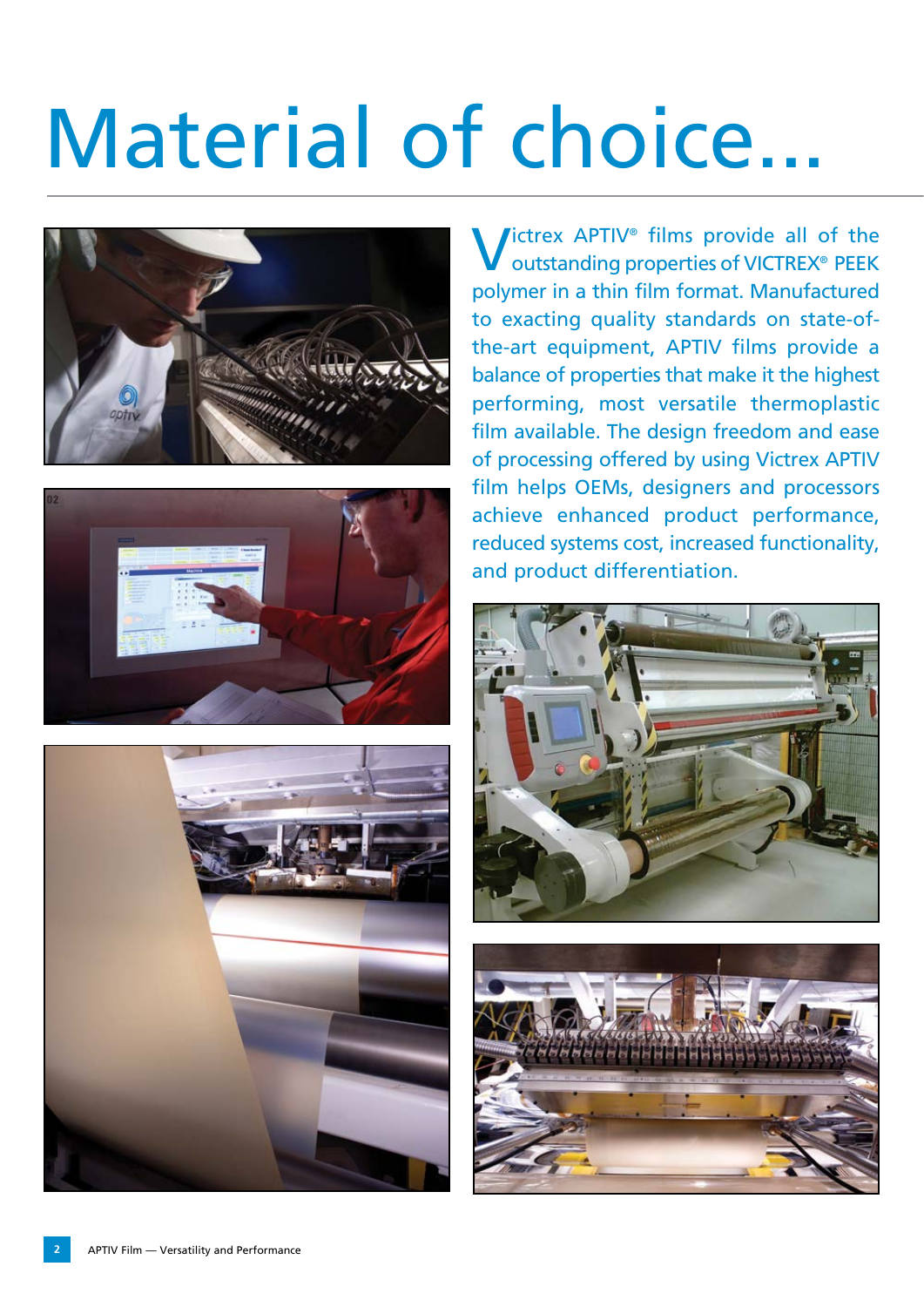# ...for performance

## Benefits

APTIV film's versatility and high performance satisfy the increasing demand for higher temperature performance, lightweight, durability, low cost and eco-friendly application design in a broad range of markets including electronics, acoustics, aerospace, automotive, industrial, oil and gas and alternative energy.

- $\triangle$  Reduced weight, low specific gravity and very low thicknesses.
- $\blacktriangle$  Thin, flexible format to facilitate miniaturisation.
- $\triangle$  Longevity: toughness, durability and reliability to enhance performance and extend application lifetime.
- Lower cost: streamlined processing and recyclability lead to reduced overall systems cost.
- $\triangle$  Versatility: can easily facilitate a broad range of secondary operations, including thermoforming, lamination and metallisation.

## Key Features

#### **A High Heat Resistance**

APTIV film has a RTI rating of 220°C (428°F) for mechanical use without impact and 200°C (392°F) for electrical use for 25–125 micron films, and is capable of withstanding lead-free solder processing temperatures of up to 300°C (572°F).

#### **A Excellent Wear Properties**

Inherently lubricious, has a very smooth surface finish and low particulation. Limiting pressure velocity Lpv rating is 145 MPa.m/ min (69,000 psi.ft/min) without the need for lubricants.

#### **A Low Moisture Absorption**

Resists moisture that can adversely affect electrical, dimensional and mechanical properties of other materials.

#### **A** Purity

Exceptionally low outgassing and extractables.

**△ Outstanding Acoustic Properties** Excellent response, low distortion, high internal damping, low ringing.

#### **A Broad Chemical Resistance**

Insoluble in all common solvents. Excellent resistance to acids, bases, oxidizing agents, hydrocarbons, salts and steam. Superior chemical resistance than many exotic metals. Properties unaffected by exposure to steam at 200°C (392°F) after 2,000 hours.

#### **A Low Smoke and Toxic Gas Emission**

Good flame resistance without the use of flame retardant additives and low toxicity of combustion gases. Inherently halogen-free in accordance with IEC 61249-2-21.

#### **A Environmentally Friendly**

Lightweight, recyclable, halogenfree, withstands lead-free soldering process temperatures and is RoHS compliant.

#### A High Strength and Toughness

Highest stiffness and resistance to cyclic fatigue of any thermoplastic. Strength is maintained well over the glass transition temperature  $(T_{\alpha})$ . Excellent tear strength, puncture resistance and acoustic fatigue properties.

#### **A Electrical Stability**

Very stable dielectric properties over a wide range of temperatures, frequencies and humidities.

#### **A FDA Food Contact Certified**

APTIV film grades 1000, 1100, 1300, 2000 and 2100 may be safely used for repeated food contact. They comply with the compositional requirements of FDA 21 CFR 177.2415, Commission Directive 1935/2004/EC and 2002/72/EC and the amendments up to 2005/79/EC.

# **The APTIV Film Advantage**

- $\blacktriangle$  Extremely tight thickness tolerance – extruding equipment has world class process control and is dedicated to production of VICTREX PEEK film.
- $\triangle$  Wide film widths up to 1.45 meters (57 in).
- $\triangle$  Broad thickness range from 6 to 750 microns.
- $\triangle$  Dedicated manufacturing – part of Victrex's fully integrated supply chain to guarantee material quality, supply, consistency and performance.
- $\triangle$  Design flexibility readily accepts a wide range of secondary conversion processes.
- $\blacktriangle$  Unique combination of performance properties available in a film.
- $\blacktriangle$  Plasma surface treatment that raises surface energy to enhance adhesion, metallisation and printability.
- $\triangle$  Global technical, sales and marketing support.

#### **A Radiation Resistance** Demonstrates excellent resistance to gamma radiation without embrittlement.

#### **A Hydrolysis Resistance**

Exceptional stability and retention of mechanical properties when exposed to high temperature, humid environments, including steam.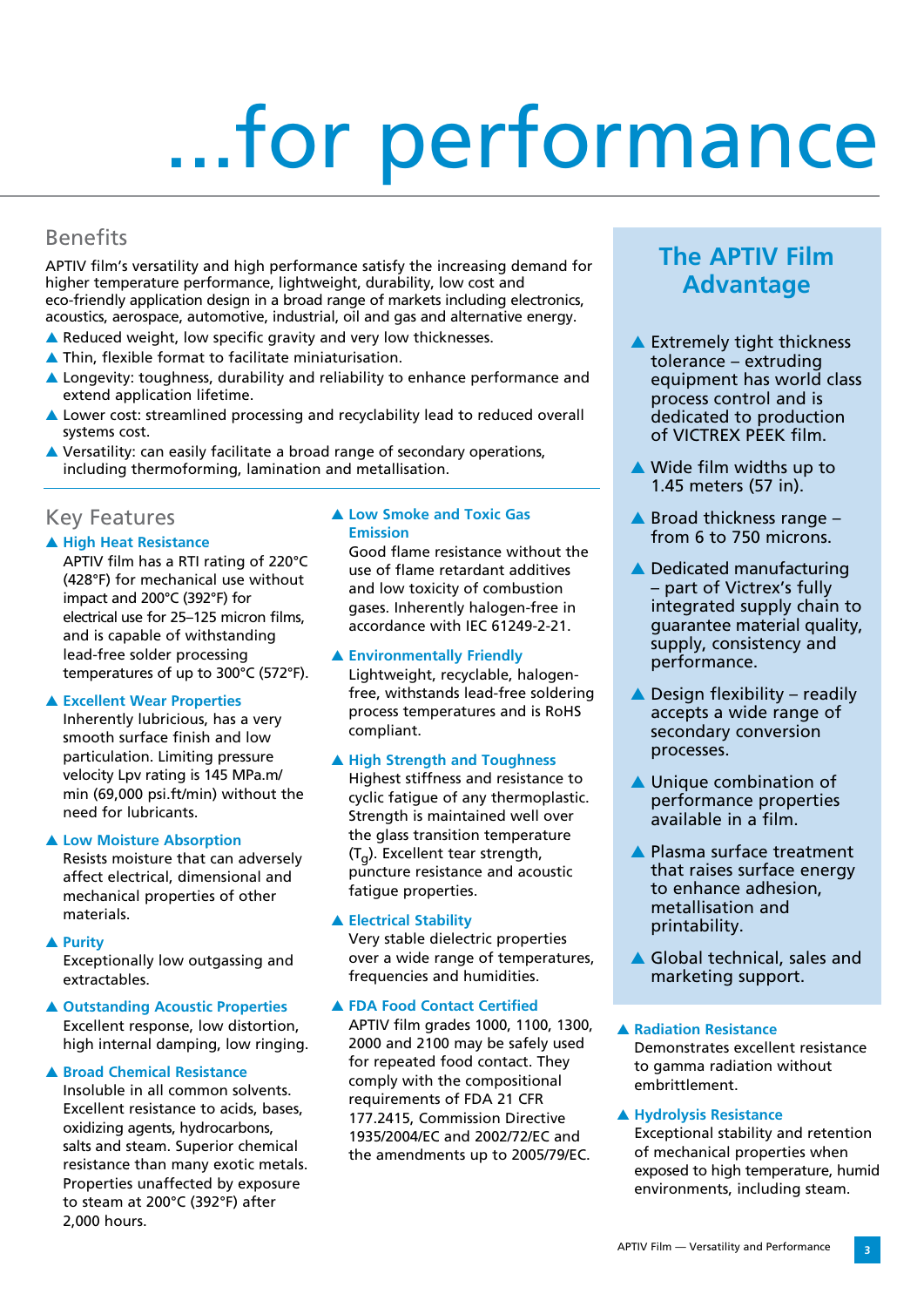# Markets...

# **Electronics**

- **A CD and DVD motor washers**
- **A** Speaker cones and voice coils
- **△ Circuit board substrates**
- **A** Solder mask tape
- A High energy capacitors



# Automotive

- s **Gaskets**
- **A** Thrust washers
- A Alternator insulation
- A High temperature circuit boards
- **A** Bearings



# Aerospace

- **A** Insulation films
- **A** Thermoformed components
- **△ Carbon fibre composites**
- A Adhesive tapes



# Energy

- ▲ Oil and gas cable wrap
- **A** RFID tags
- **A** Magnetic wire insulation
- **A** Pressure sensors



# Food and Medical

- **A** Process belts
- ▲ Medical labels
- **A** Membrane switches
- **A** Specialised packaging



# Industrial

- s **Pressure sensors**
- **A Flexible film heaters**
- ▲ Belting
- A High performance labels



# Semiconductor

- **ALCD glass polish frames**
- **A Silicon wafer carriers**
- ▲ Wafer and glass **transport tapes**

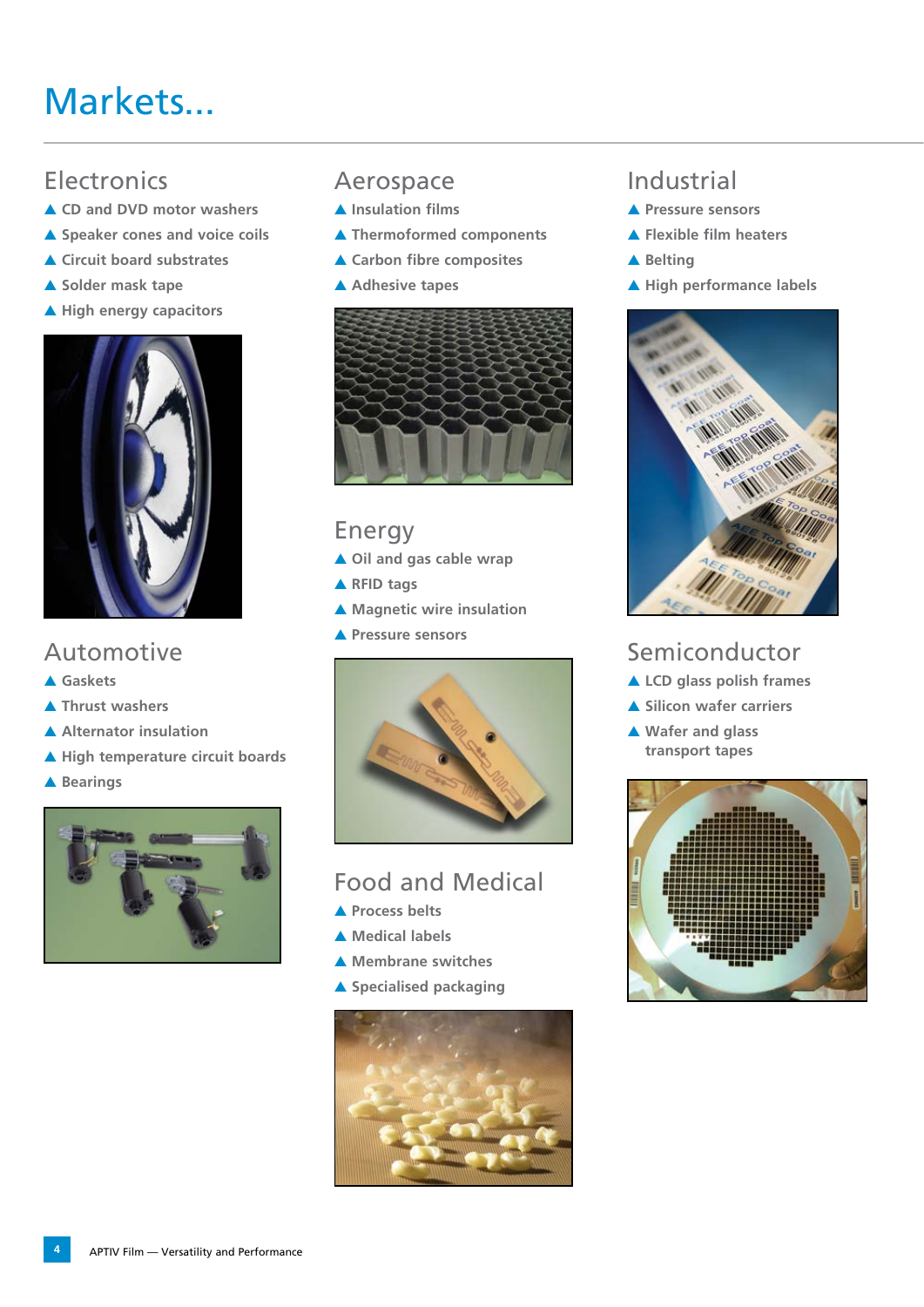# Material Versatility...

# Film Grades

APTIV film is available in several grades according to the specific needs of the end use application. Within each grade a broad range of thicknesses are available from 6 to 750 microns (0.25 to 30 mils). The standard width of APTIV film is 610 mm (24 in), although some films can be provided in widths up to 1450 mm (57 in). On request, the stock rolls of film can be further slit by Victrex to 50 mm (2 in) width. Matte/Gloss and Gloss/Gloss surface finishes are standard. Other surface finishes may be available upon request.

#### **1000 Series**

APTIV 1000 series films are unfilled semi-crystalline films. Available in thicknesses from 8 to 750 microns, they are typically the mostly commonly used grades in the product range.

#### **1100 Series**

APTIV 1100 series are mineral-filled semi-crystalline films with the filler content being available at two loadings according to the application needs. The films are available in thicknesses from 12 microns upward. The film is typically specified where

either a higher modulus or lower coefficient of thermal expansion is required.

#### **1300 Black**

APTIV 1300 Black is a cosmetic grade unfilled semi-crystalline film which provides the same properties as the APTIV 1000 series natural colour film. It is a suitable option when dark colour is a design requirement for applications such as acoustic speakers. Thicknesses range from 50 to 100 microns.

#### **2000 Series**

APTIV 2000 series films are unfilled amorphous films available in thicknesses from 6 microns up to 300 microns. The 2000 series of films are typically selected for processing to the semi-crystalline state using a thermoforming process, or where ductility or a level of optical clarity are required. When the amorphous film is subjected to temperatures above the glass transition temperature  $(T_{\alpha})$  of VICTREX PEEK polymer (143°C/289°F), the amorphous film will revert to the semi-crystalline form. This property is particularly advantageous when thermoforming parts from APTIV film.

#### **2100 Series**

APTIV 2100 series are mineral-filled amorphous films. Thicknesses are available from 25 microns upward. The film is typically specified where either a higher modulus or lower coefficient of thermal expansion is required and are often processed to the semi-crystalline form using a thermoforming process.

## Secondary Processes

APTIV film can be subjected to a wide range of secondary process operations:

- $\triangle$  Plasma surface treatment for the promotion of adhesion.
- $\triangle$  Metallisation using a variety of deposition and lamination processes.
- $\blacktriangle$  Thermoforming into highly detailed shaped parts.
- $\triangle$  Adhesiveless heat lamination to other polymers and metals.
- $\triangle$  Application of specialised coatings.

These secondary processes allow designers and engineers to obtain the benefits of APTIV film properties in a variety of formats. (See pages 10 and 11 for further details.)

| <b>Properties at</b>           | <b>Mechanical</b><br><b>Moisture</b><br>200°C (392°F) | Low<br><b>Chemical</b><br><b>Absorption</b> | <b>Wear</b><br><b>Resistance</b> | Abrasion/<br><b>Radiation</b><br><b>Resistance</b> | <b>Outgassing &amp;</b><br><b>Resistance</b> | Low<br><b>Extractables</b> |
|--------------------------------|-------------------------------------------------------|---------------------------------------------|----------------------------------|----------------------------------------------------|----------------------------------------------|----------------------------|
| <b>Victrex APTIV film</b>      | <b>Very Good</b>                                      | <b>Very Good</b>                            | <b>Very Good</b>                 | <b>Excellent</b>                                   | <b>Excellent</b>                             | <b>Excellent</b>           |
| Polyimide (PI)                 | Very Good                                             | Fair                                        | Poor                             | Good                                               | Very Good                                    | Good                       |
| Polyetherimide (PEI)           | Good                                                  | Fair                                        | Fair                             | Fair                                               | Good                                         | Good                       |
| Polytetrafluoroethylene (PTFE) | Poor                                                  | Excellent                                   | <b>Excellent</b>                 | Poor                                               | Poor                                         | Very Good                  |
|                                |                                                       |                                             |                                  |                                                    |                                              |                            |
|                                | <b>Basic</b>                                          | Low                                         |                                  | <b>Dielectric</b>                                  | <b>RTI</b>                                   | <b>Flame</b>               |
|                                | <b>Character</b>                                      | <b>Permeation</b><br><b>Properties</b>      | <b>Recyclable</b>                | <b>Properties</b>                                  | <b>Rating</b>                                | <b>Resistance</b>          |
| <b>Victrex APTIV film</b>      | <b>Melt</b><br>Processable                            | <b>Very Good</b>                            | <b>Yes</b>                       | <b>Very Good</b>                                   | $220^{\circ}$ C<br>(428°F)                   | <b>Very Good</b>           |
| Polyimide (PI)                 | Non Melt<br>Processable                               | <b>Very Good</b>                            | <b>No</b>                        | Very Good                                          | $200^{\circ}$ C<br>(392°F)                   | Excellent                  |
| Polyetherimide (PEI)           | <b>Melt</b><br>Processable                            | Fair                                        | <b>Yes</b>                       | Good                                               | $180^{\circ}$ C<br>(356°F)                   | Excellent                  |

#### **APTIV Film – Comparison with Competitive Films**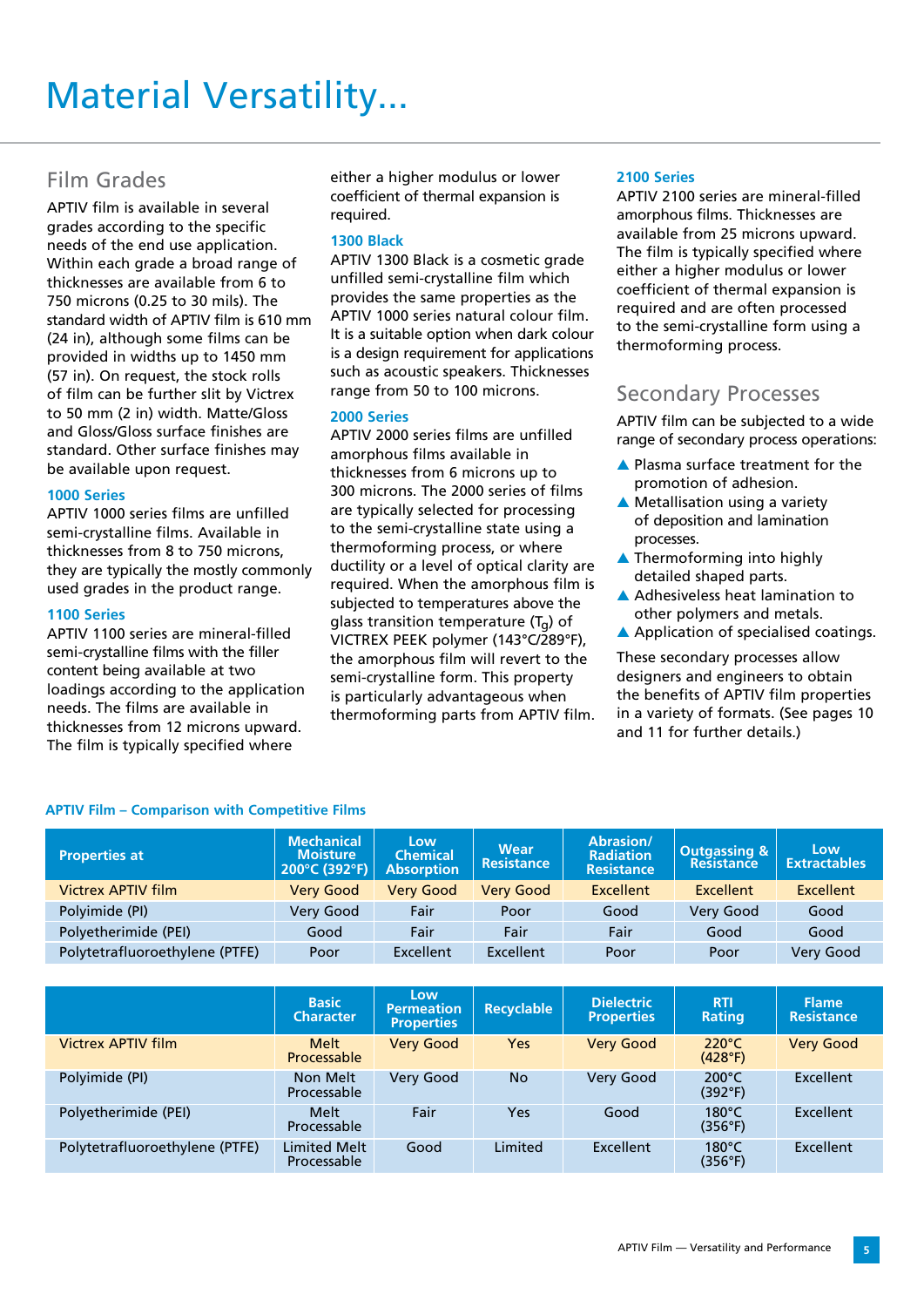# A Unique Combination of Properties…



#### **Moisture Uptake**

Under general atmospheric conditions of 50% relative humidity (RH), APTIV 1000 film shows low moisture absorption. As a result APTIV 1000 film exhibits stable mechanical, dielectric and dimensional properties.



#### **Hydrolysis Resistance**

APTIV 1000 film demonstrates exceptional stability in mechanical properties when exposed to a high temperature and high humidity environment. This results in excellent retention and minimal variability in the mechanical performance of the finished product.



#### **Tensile Modulus**

APTIV 1000 film has excellent tensile modulus. Further enhanced mechanical properties, if required, can be achieved by using the mineral-filled APTIV grades.



#### **Radiation Resistance**

Considering the oxidative gamma radiation dose above which significant deterioration of flexural properties starts to occur, VICTREX PEEK polymer exhibits excellent resistance to radiation.



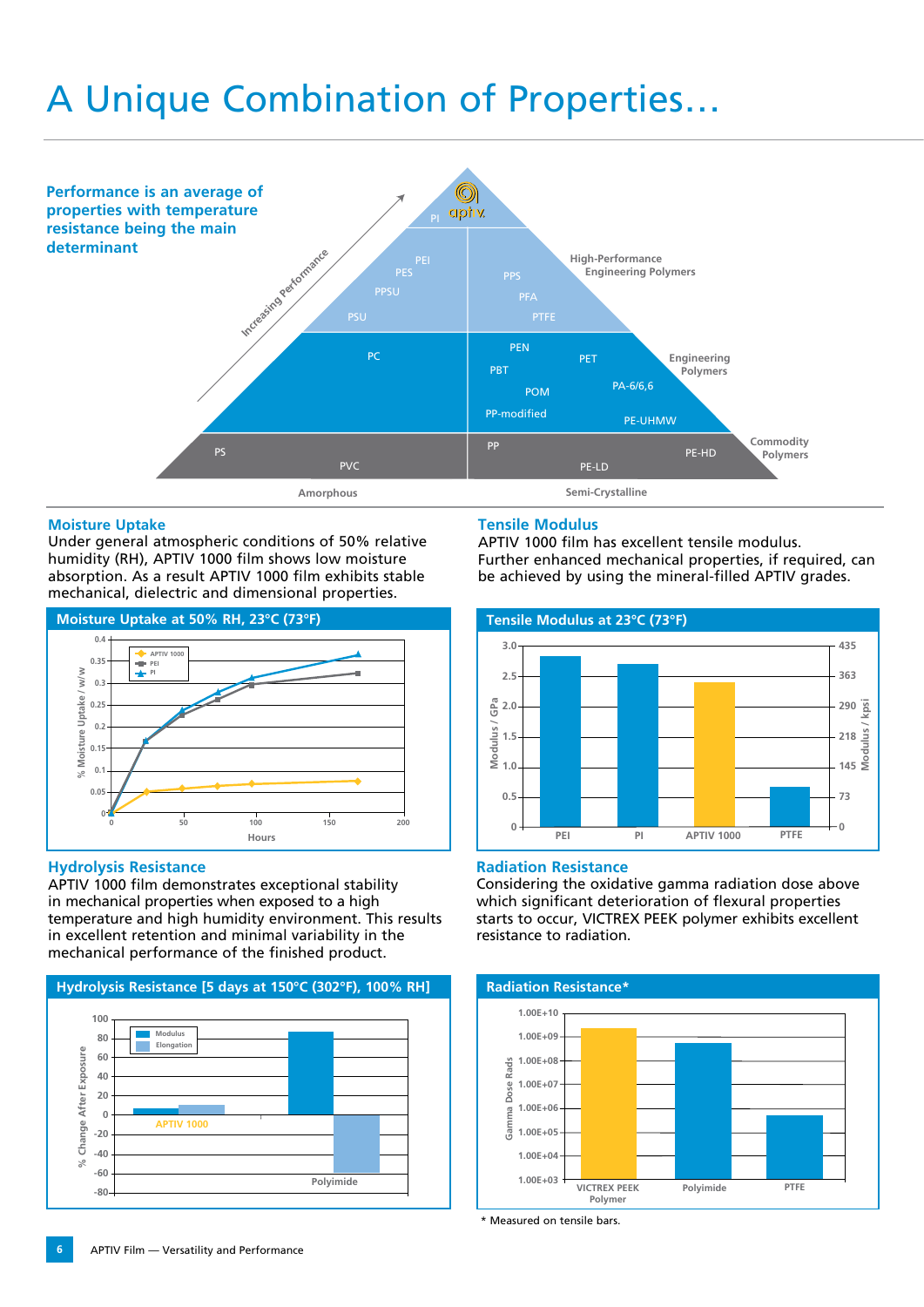

APTIV film has a unique combination of properties providing high temperature performance, mechanical strength, chemical resistance, electrical insulation, wear and abrasion resistance, and low moisture absorption in a versatile film format.

#### **Puncture Resistance**

Both APTIV 1000 and 2000 film grades demonstrate excellent puncture resistance compared with other high temperature polymers.



#### **Tear Resistance**

APTIV 1000 film has excellent tear resistance properties combining strength from the crystalline phase and ductility from the amorphous phase. **Tear Resistance**



#### **Dynamic Coefficient of Friction**

APTIV 1000 film has very good low dynamic coefficient of friction compared to other engineering polymers, making it an ideal choice for wear applications. APTIV 1000 film combines very low particle generation with excellent abrasion resistance.

 **Dynamic Coefficient of Friction**



#### **Abrasion Resistance**

APTIV 1000 film exhibits excellent abrasion resistance. The graph below shows the very low wear rate of APTIV 1000 under abrasive load when compared with other films.

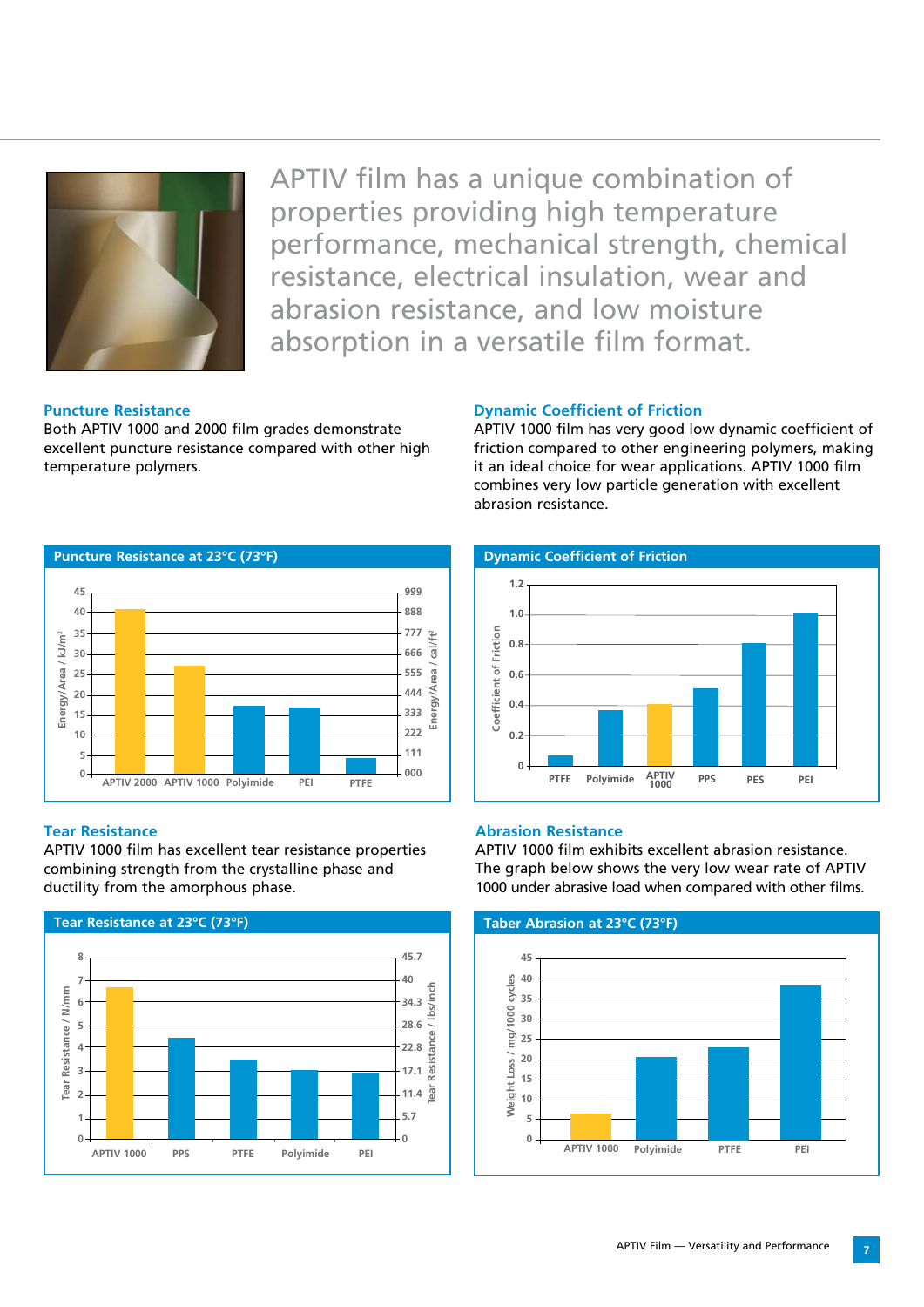#### **Gas Permeation**

APTIV 1000 film has very good resistance to gas permeation including oxygen and water vapor. It can also be metallised or coated with other suitable barrier material to further reduce the gas permeation if required.



#### **Dielectric Strength**

APTIV 1000 film has very good dielectric strength properties allowing it to be used in a variety of electrical insulation applications.



#### **Dielectric Constant**

APTIV 1000 has very good dielectric properties for use in



#### **Properties of APTIV Film Grades\***



| <b>Property</b>                            | <b>Test Method</b>              | <b>Test Condition</b>            | <b>Units</b>                    | <b>APTIV 1000</b> | <b>APTIV 2000</b> | <b>APTIV 1102</b> |
|--------------------------------------------|---------------------------------|----------------------------------|---------------------------------|-------------------|-------------------|-------------------|
| <b>Tensile Modulus</b>                     | <b>ISO 527</b>                  | 23°C (73°F)                      | GPa (kpsi)                      | 2.4(384)          | 1.8(261)          | 4.8(696)          |
| Tensile Strength (at break)                | <b>ISO 527</b>                  | 23°C (73°F)                      | MPa (kpsi)                      | 120 (17.4)        | 120 (17.4)        | 100(14.5)         |
| Tensile Elongation (at break)              | <b>ISO 527</b>                  | 23°C (73°F)                      | $\frac{0}{0}$                   | >150              | >200              | >100              |
| <b>Puncture Strength</b>                   | Def Stan 81-75                  | 23°C (73°F)                      | $kJ/m^2$ (cal/ft <sup>2</sup> ) | 26 (577)          | 40 (888)          | 5(111)            |
| <b>Tear Strength</b>                       | ISO 6383-1                      | $23^{\circ}$ C (73 $^{\circ}$ F) | $N/mm$ ( $lb/in$ )              | 6.7(38)           | 6.3(36)           | 4.4(25)           |
| Shrinkage                                  | <b>TM-VX-84</b>                 | 200°C (392°F)                    | $\frac{0}{0}$                   | $2$               | $5 - 8$           | ${<}1$            |
| Dielectric Strength (50 microns)           | ASTM D149<br>1/4 inch electrode | $23^{\circ}$ C (73 $^{\circ}$ F) | kV/mm<br>(V/min)                | 190<br>(4826)     | 190<br>(4826)     | 200<br>(5080)     |
| Water Absorption (50%RH)                   | <b>ISO 62</b>                   | 23°C (73°F), 24h                 | $\frac{0}{0}$                   | 0.04              | 0.21              | 0.08              |
| <b>Specific Gravity</b>                    | <b>ISO 1183</b>                 | 23°C (73°F)                      |                                 | 1.30              | 1.26              | 1.45              |
| Coefficient of Linear Thermal<br>Expansion | ASTM D696                       | MD, below Tq                     | ppm                             | 47                | 60                | 35                |
| <b>Dielectric Constant</b>                 | ASTM D150                       | 23°C (73°F), 10 MHz              |                                 | 3.5               | 3.3               | 3.6               |
| Loss Tangent                               | ASTM D150                       | 23°C (73°F), 10 MHz              |                                 | 0.002             | 0.003             | 0.001             |

\* Testing on 50 micron films unless indicated. Mechanical properties are quoted in the machine direction (MD) where applicable.

\*\* Specific APTIV series datasheets are available on request.

## electrically insulative applications.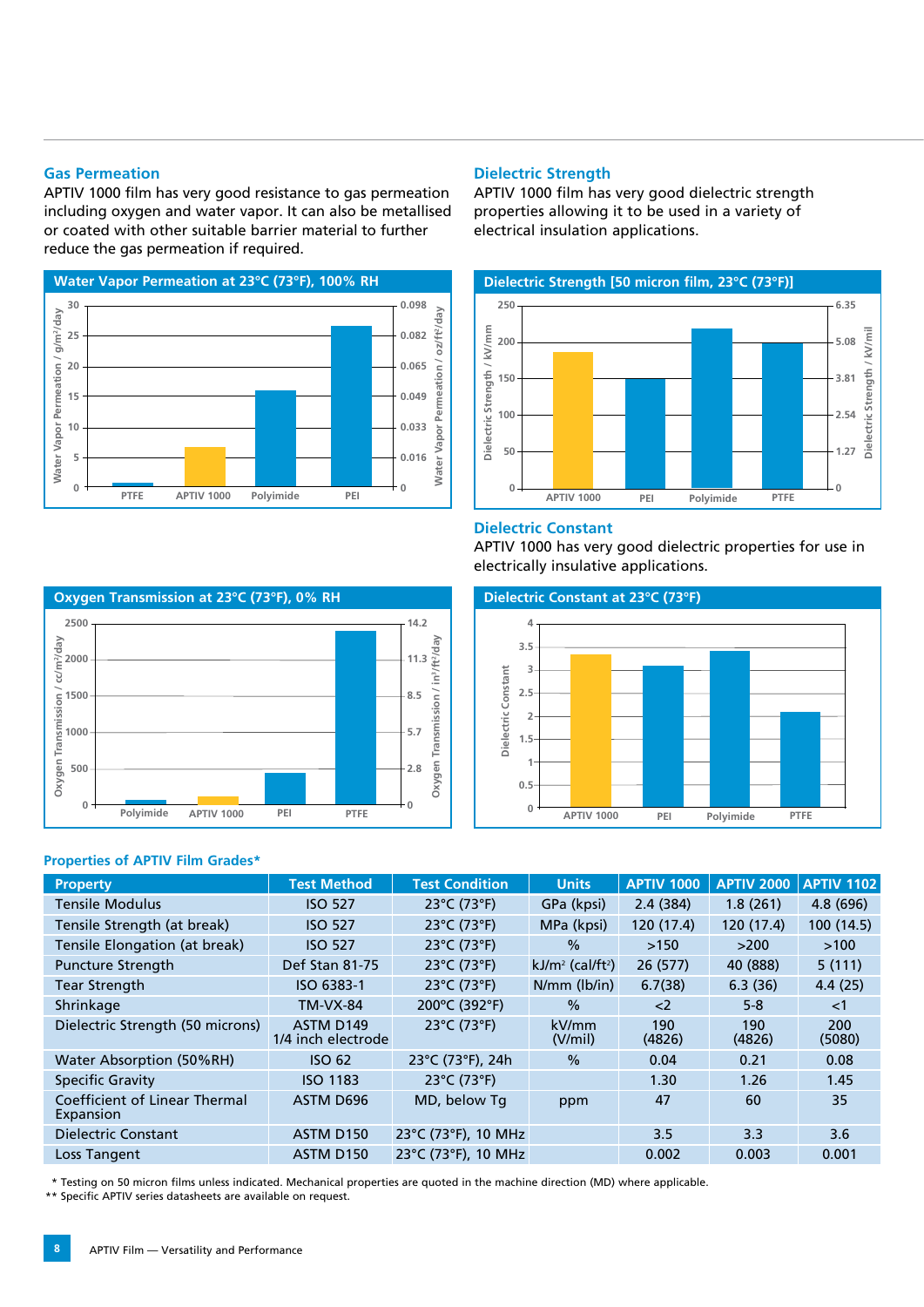# Application Case Studies…

# Aerospace Insulation Systems

Commercial aircraft producers and insulation manufacturers are actively developing new lightweight thermal acoustic blanket (TAB) insulation systems constructed with APTIV PEEK polymer-based covering film. The APTIV film-based covering films provide an insulation solution that meets the FAA's performance requirements while giving the airlines a lighter weight solution versus traditional covering films.

APTIV film-based cover film laminates meet FAA FAR 25.856(a) radiant panel testing which mandates the improved resistance to flame propagation for thermal and acoustic insulation blankets. Cover films can also be laminated to specialised burn-through barrier systems that meet FAA FAR 25.856(b).



# Mobile Phone Speaker Diaphragms

APTIV film is frequently chosen to meet the increasing demands of the mobile phone speaker diaphragm application which requires diaphragms to handle extremely high power inputs which produce increasingly high temperatures while producing excellent sound quality in smaller and smaller packages. APTIV films provide a significant improvement in processability, acoustic performance – especially in low frequency response,

durability, high temperature performance exceeding 220°C (428°F), chemical resistance, tear resistance and fatigue resistance versus other high performance films on the market.



# Medical Equipment Laser Marked Labels

When labels fade or fall off equipment they are unreadable. APTIV film reduces the risk of this product failure. As such it has been specified for highly durable laser markable medical labels because of its excellent resistance to aggressive cleaning and disinfecting agents

used in demanding surgical environments. APTIV film labels can be readily printed using laser marking as well as a number of other conventional printing techniques.



# Flexible Film Sensors

APTIV film has been selected for a variety of flexible film sensors for its ability to withstand the exacting demands of this application. APTIV film increases the reliability of the sensors ensuring they don't fail while delivering the best combination of friction and wear properties combined with high heat resistance, chemical and radiation resistance, purity and electric insulation. In addition, the film is hydrolytically stable with very low moisture absorption and permeability making it an ideal material for sensors used in a wider range of harsh environments.

# Hot Wrapped Electrical Insulation

Unlike traditional polyimide (PI) insulation which requires an adhesive layer, APTIV film can be directly heat laminated around copper wire to make an adhesive-less, completely sealed, highly durable insulation layer. The elimination of adhesives allows for a thinner insulation wrap leading to improved thermal conductivity. It was selected to replace PI for the manufacture of high efficiency flat wire motor coils because it resists the high strain bending process which caused other materials to delaminate and fail thus

increasing product reliability and manufacturing yield. Its outstanding electrical insulation properties and enhanced chemical and hydrolysis resistance improve operation in harsh environments.



# Heat Exchanger

By replacing metal in its spiral plate heat exchangers with APTIV film, the manufacturer was able to enhance the design of the exchanger, reduce weight, improve performance and reduce overall systems cost. In this design, APTIV film provides the right combination of high temperature performance and chemical resistance.

It provides an effective barrier against many liquids and gases, is halogen-free, and withstands lead-free soldering process temperatures.

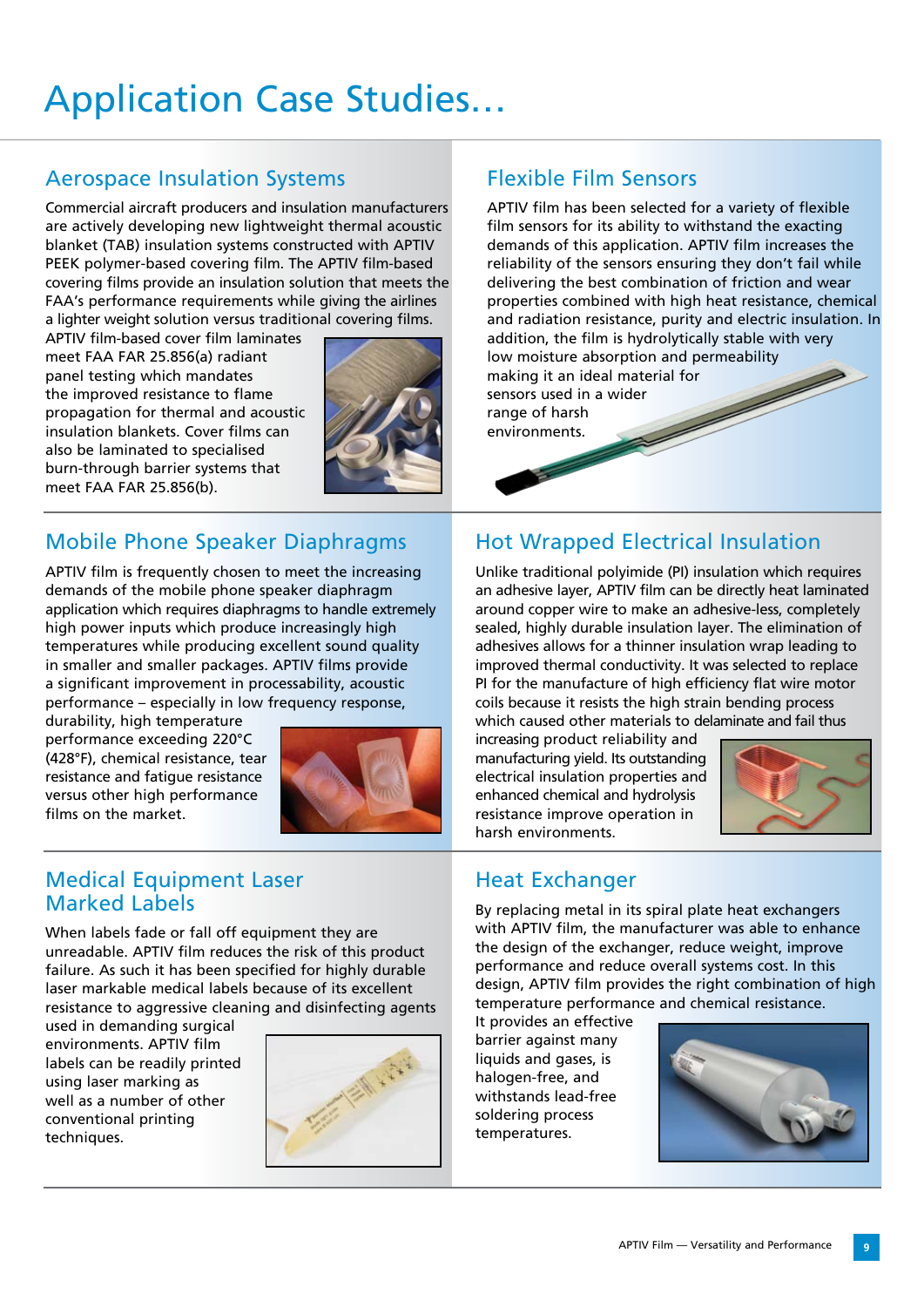# Versatility and Flexibility...

## Secondary Processes

Victrex APTIV film facilitates a wide range of secondary processes which allow designers and engineers to obtain the performance properties of APTIV film in a variety of forms. In addition to in-house capabilities, which include prototype-scale thermoforming and lamination along with slitting and surface treatment, Victrex has a global network of conversion partners who are expert in the use of APTIV film to assist with various operations, including:

- $\triangle$  Adhesion
- $\triangle$  Surface treatments
- $\triangle$  Coatings
- $\triangle$  Speciality slitting
- $\triangle$  Die cutting and stamping
- $\blacktriangle$  Thermal lamination
- $\triangle$  Heat welding and heat sealing
- $\blacktriangle$  Thermoforming
- $\blacktriangle$  Printing
- **A** Metallisation
- ▲ Vacuum lamination
- $\triangle$  Laser marking, welding, and machining

#### **Adhesion**

APTIV film can be bonded to a broad range of substrates using a variety of adhesives, as selected by our customers. Surface preparation may be required including mechanical abrasion, or plasma treatment, in order to achieve the best results.



#### **Surface Treatments**

The APTIV film production facility allows for the option of atmospheric plasma technology for treating the surface of the film — this raises the surface energy to enhance adhesion, metallisation and printability.

Other traditional surface treatment operations can also be used on APTIV film including corona discharge treatment. flame treatment, mechanical abrasion and chemical etching.



#### **Coatings**

Using conventional coating equipment, APTIV film can be coated with a range of materials, such as silicone and acrylic adhesive pressure sensitive tapes, B-stage heat activated adhesives, hard coats and printable top coats for labels.

#### **Speciality Slitting**

Victrex has in-house slitting and rewinding capability to slit rolls of APTIV film, in thicknesses as low as 6 microns (0.25 mil) and into custom widths, down to 50 mm (2 in).



APTIV film can be die cut to provide customers with a complete range of unique shapes and sizes of washers, gaskets and parts for use in their products. The majority of processors will use mechanical methods, although laser cutting and water jet methods have been demonstrated with APTIV film.

#### **Thermal Lamination**

APTIV film is thermoplastic in nature and can be thermally laminated to a variety of substrates such as metals, fabrics and other reinforced and non-reinforced polymer films, using

batch presses and roll-to-roll processes. An in-house high temperature vacuum laminating press system allows bonding of the APTIV film to the substrate without the use of adhesives. The versatility to produce multi-layer substrates incorporating APTIV film allows engineers to develop solutions tailored to their specific needs.









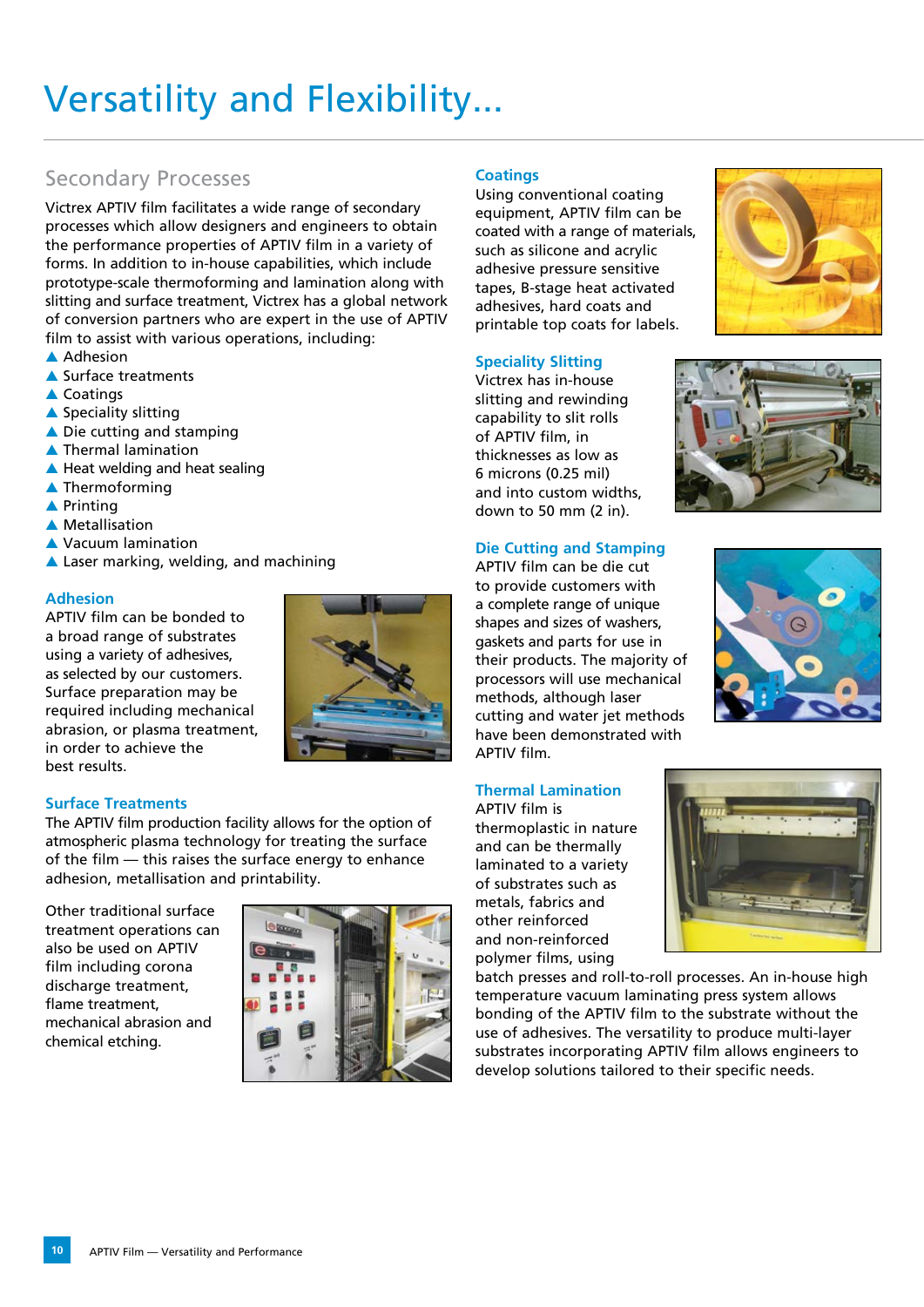#### **Heat Welding and Sealing**

APTIV film can be heat welded to itself using several joining techniques including the use of heated anvils, ultrasonic equipment or lasers. Being thermoplastic, joining can be achieved by bringing APTIV film close to (or marginally beyond) its



melting point while applying pressure and then allowing it to cool.

#### **Thermoforming**

Unlike thermoset materials, being thermoplastic in nature, both amorphous or crystalline grades of APTIV film can be shaped into a variety of parts using thermoforming processes. Victrex has an APTIV film prototype thermoforming facility, located in our Asia Innovation and Technology Centre (AITC) in Shanghai, China.

The centre supports APTIV film customers across the world with material selection, prototyping, testing and analysis, and customised training.



#### **Laser Marking, Welding, and Machining**

APTIV film can be marked using laser technology to

produce a good contrast print onto the surface of the film. Laser technology can also be used to cut or remove a partial layer from the film substrate. Laser welding of APTIV film is also possible.



#### **Printing**

#### APTIV film is receptive

to printing by normal methods such as screen printing, transfer printing and ink jet printing. It is suggested that surface treatment of the film be considered to ensure good wetting and adhesion of the printing media to the surface of the film which results in the highest print quality.

#### **Metallisation and Specialised Coatings**

APTIV film can be metallised with a variety of processes including vacuum deposition, sputtering, electroless deposition and direct thermal bonding of metal foils.

Numerous metals can be bound to APTIV film without adhesives, the most common being aluminium and copper.



## Conclusion

Victrex APTIV film provides unrivaled versatility and performance for engineers and designers to use in high performance applications. APTIV film is a technology enabler to facilitate meeting the demand of reduced systems cost and improved product performance while also providing increased design freedom, and ease of processing to achieve product differentiation.